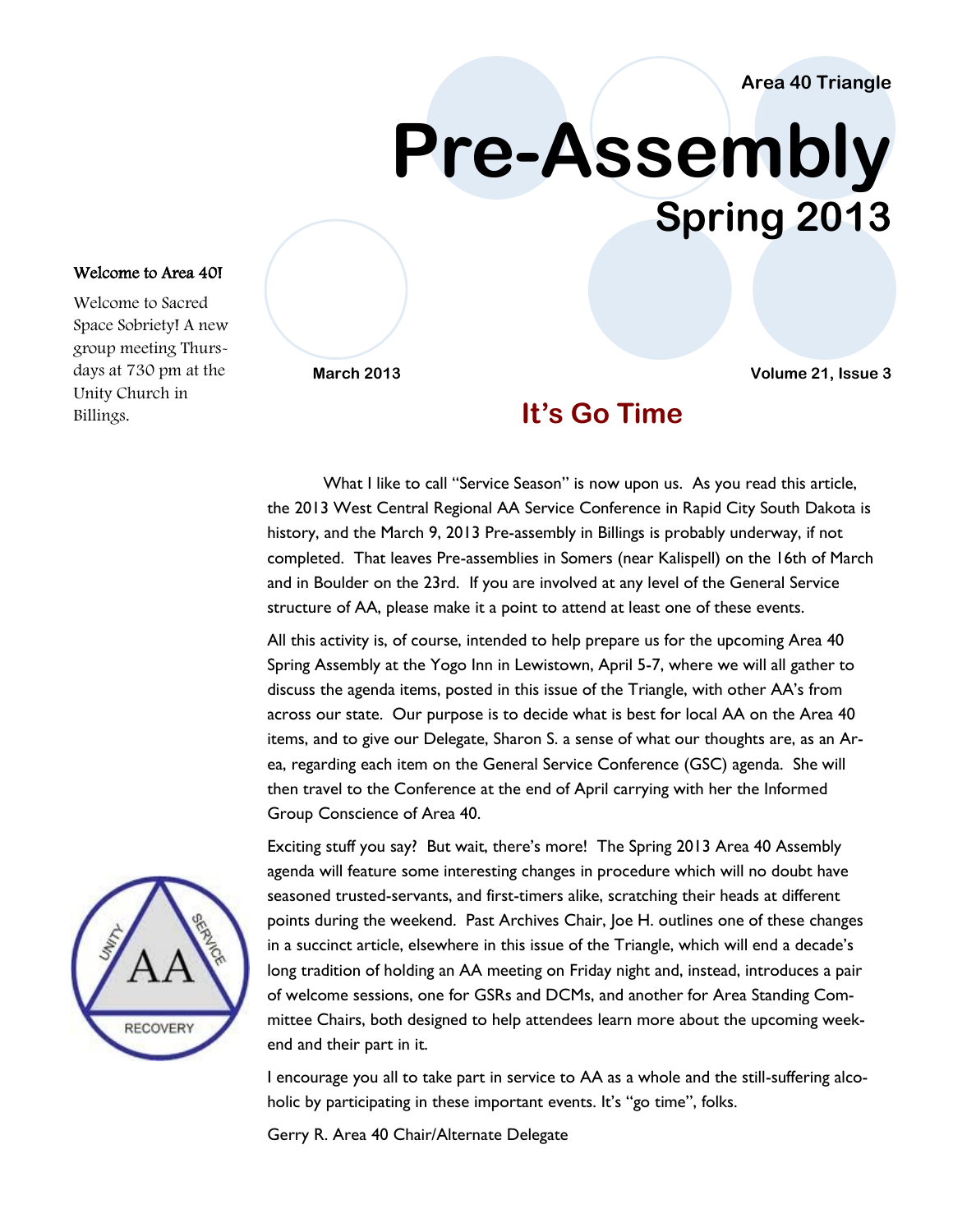# Area 40 Spring Assembly Agenda Yogo Inn – Lewistown, MT April 5-7 2013

## **Friday Session**

8:00-10:00 GSR and DCM Welcome Session – led by the Area 40 Delegate (G*SRs, please sign in with your District's DCM at this time)* 8:00-10:00 Area Standing Committee Chair Welcome Session – led by the Area 40 Chair/Alternate Delegate

## **SATURDAY SESSION**

| $7:30 - 8:00$  | GSRs and visitors sign in with your District's DCM. (DCMs please give the sign in sheets to the<br>Area Secretary no later than noon.) |  |  |  |  |
|----------------|----------------------------------------------------------------------------------------------------------------------------------------|--|--|--|--|
| $8:00 - 9:00$  | Welcome-Serenity Prayer, Traditions, Concepts, Housekeeping                                                                            |  |  |  |  |
|                | Roll Call, Passed Actions of last Assembly $-$ Area Secretary                                                                          |  |  |  |  |
|                | <b>Financial Highlights</b> $-$ Area Treasurer                                                                                         |  |  |  |  |
|                | <b>Orientation to the Assembly</b> $-$ Delegate                                                                                        |  |  |  |  |
|                | DCM Reports (hard stop at 9:00 am-to be continued in the afternoon)                                                                    |  |  |  |  |
| $9:00 - 12:00$ | <b>Standing Committee Meetings:</b>                                                                                                    |  |  |  |  |
|                |                                                                                                                                        |  |  |  |  |
|                |                                                                                                                                        |  |  |  |  |
|                | Corrections/International ConventionsTerrace Room                                                                                      |  |  |  |  |
|                |                                                                                                                                        |  |  |  |  |
|                | Grapevine/Policy & Admissions (GSC)Room 164                                                                                            |  |  |  |  |
|                |                                                                                                                                        |  |  |  |  |
|                | Public Information/Report and Charter & Website Judith Room                                                                            |  |  |  |  |
|                | Treatment/Special Needs/AgendaMoccasin Room                                                                                            |  |  |  |  |
|                | (Committee Chairs-If your committee finishes its business during this session,<br>please notify the Area Chair)                        |  |  |  |  |
|                |                                                                                                                                        |  |  |  |  |
|                | (For those not attending committee meetings)                                                                                           |  |  |  |  |
|                | 9:00 - "AA-Beyond your Home Group walls."                                                                                              |  |  |  |  |
|                | Led by Past Delegate                                                                                                                   |  |  |  |  |
|                | 10:00 - "Autonomy and Unity: How's that work?"                                                                                         |  |  |  |  |
|                | Led by Past Delegate                                                                                                                   |  |  |  |  |
| 12:00-1:00     | <b>Recess for Lunch</b>                                                                                                                |  |  |  |  |
| $1:00-1:30$    | <b>Demonstration of Area 40 Website - Area 40 Webmaster Alex M.</b>                                                                    |  |  |  |  |
| $1:30 - 2:00$  | <b>Remaining DCM Reports</b>                                                                                                           |  |  |  |  |
| $2:00 - 2:45$  | Delegate's Report with Q&A                                                                                                             |  |  |  |  |
| $2:45-3:00$    | <b>Coffee Break</b>                                                                                                                    |  |  |  |  |
|                |                                                                                                                                        |  |  |  |  |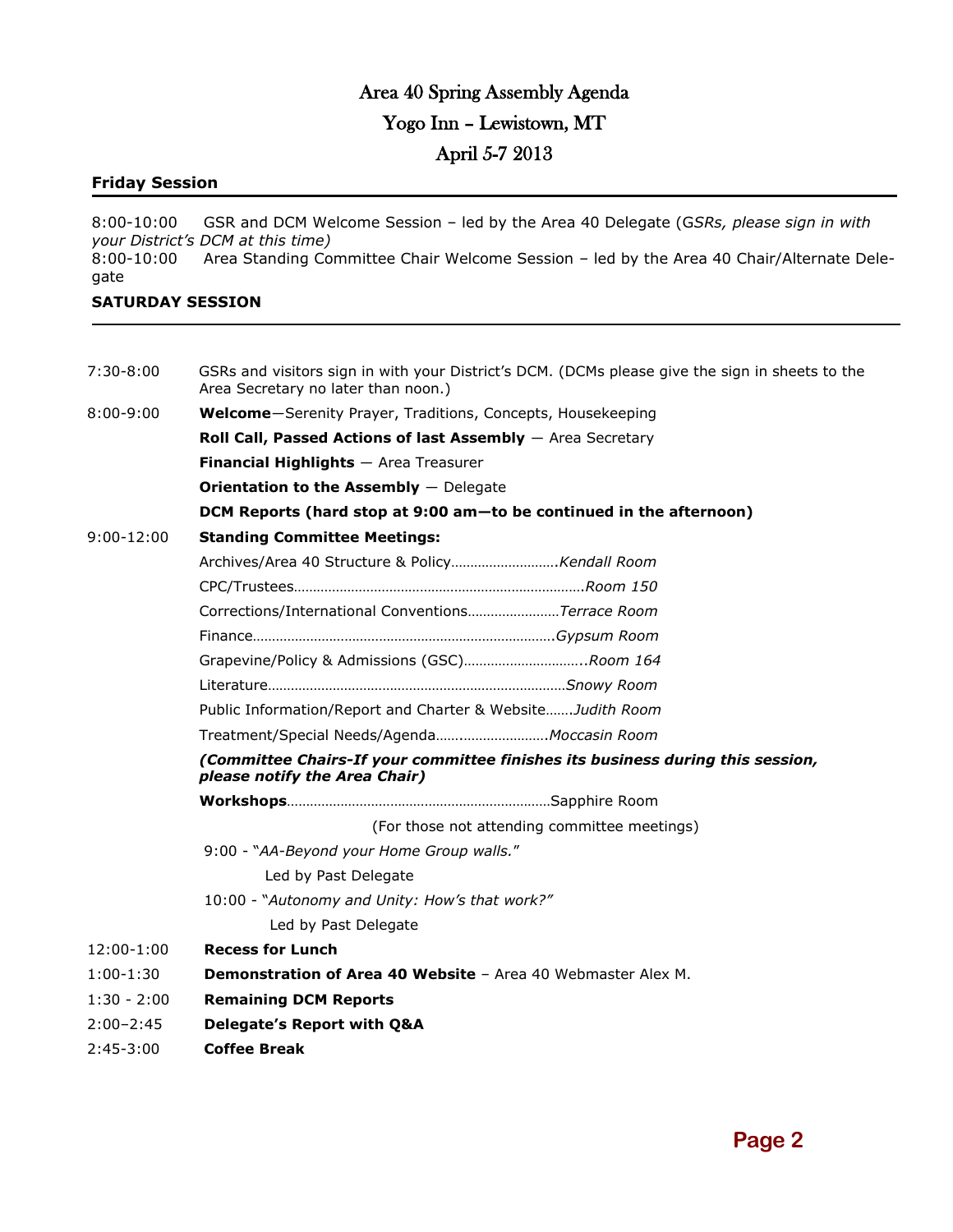| $300 - 5:00$  | Floor Assembly - Committee Reports, Motions, and Discussion   |  |  |  |  |
|---------------|---------------------------------------------------------------|--|--|--|--|
|               | Corrections/International Conventions-RegionalForums          |  |  |  |  |
|               | Public Information/Report & Charter                           |  |  |  |  |
|               | Literature                                                    |  |  |  |  |
|               | Grapevine/Policy & Admissions                                 |  |  |  |  |
|               | Archives/Structure                                            |  |  |  |  |
|               | Finance                                                       |  |  |  |  |
|               | <b>CPC/Trustees</b>                                           |  |  |  |  |
|               | Treatment Facilities/Agenda                                   |  |  |  |  |
| $5:00 - 7:00$ | <b>Recess for Dinner</b>                                      |  |  |  |  |
| $7:00-8:45$   | Floor Assembly $-$ Committee Reports, Motions, and Discussion |  |  |  |  |
| $8:45-9:00$   | <b>Coffee Break</b>                                           |  |  |  |  |
| .             |                                                               |  |  |  |  |

9:00-10:00 **GSR Breakout**―Led by Past Delegate: Ask-it-basket/sharing **DCM Breakout** ― Led by Past Delegate: Ask-it-basket/sharing

#### **SUNDAY SESSION**

| $8:00 - 8:30$              | <b>Roundup Reports</b>                                                                                 |
|----------------------------|--------------------------------------------------------------------------------------------------------|
|                            | <b>Intergroup Reports</b>                                                                              |
| $8:30-9:00$<br>$9:00-9:45$ | Past Delegate Sharing (15 minutes each)<br>Floor Assembly - Committee Reports, Motions, and Discussion |
| $9:45-10:00$               | <b>Coffee Break</b>                                                                                    |
| 10:00-12:00                | Floor Assembly - Committee Reports, Motions, and Discussion                                            |

(followed by general sharing as time allows.)

**Adjourn – Travel Safely**

#### **Fall Assembly – September 20. 21 & 22, 2013**

#### **Remember to make your reservations before you leave.**

*Smoking: The Yogo Inn is a non-smoking facility. Smoking areas have been established outside away from the doors. Please limit your smoking to these designated areas, use the receptacles provided, and stay away from the doorways.*

The following is a list of agenda items and the Area Committees they have been assigned to for review. All items come from the General Service Conference (GSC) and will be fully addressed at the General Service Conference later this month. In addition, there are Agenda Items that pertain to Area 40.

The Committee Chairs should have received a list of agenda items with, in most instances, corresponding background information sometime in February. This information is then passed on to other members of those committees for research, review and discussion, in turn providing for a well-informed conscience/decision. If your Group has any comments, questions, and concerns, or would like copies of any background information, please contact the appropriate Area Committee Chair. Your DCM has the names, phone numbers and addresses of the Area Committee should you need them. The names, phone numbers, and email addresses of the Area Committee members are also in The Triangle (the Area newsletter) and on the Area's website www.aa-montana.org.

The General Service Conference items that were submitted to the committees for review will not come to the floor of the Assembly as recommendations (a motion passed and seconded) but will instead be addressed through discussion to ensure that our Delegate is provided with a sense of Area 40's informed group conscience and to help her in preparation for the upcoming General Service Conference.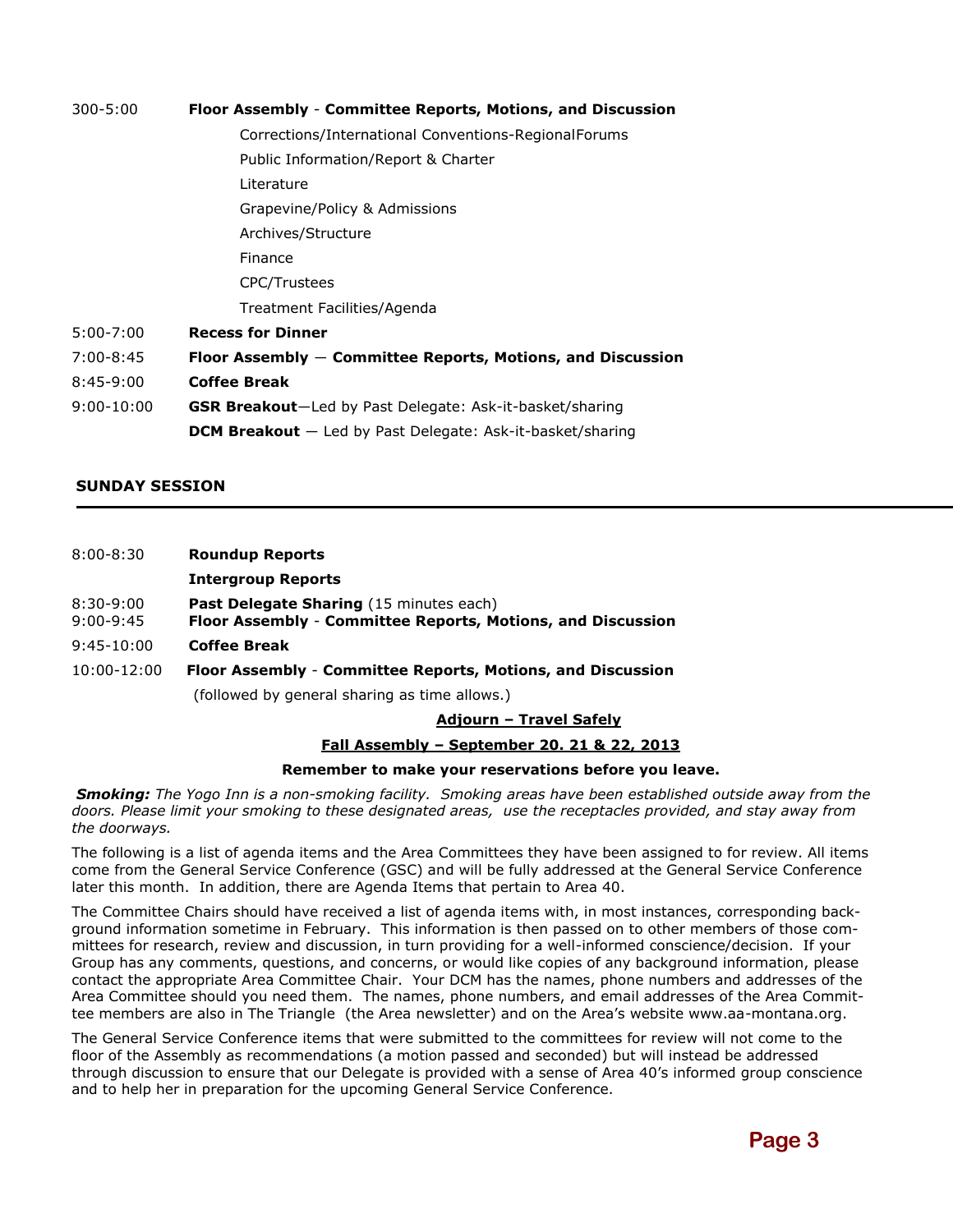#### **Corrections/International Conventions Regional Forums – Lee G.**

## *Corrections – Area 40*

A. Review assembly report of the Area 40 Corrections Chair

#### *Corrections – GSC*

A. Pamphlet "A Message to Corrections Professionals":

Review draft replacement for the section "A.A. in correctional facilities" and two additional revisions. Discuss a review of the entire pamphlet.

- B. Review contents of Corrections Kit and Workbook.
- C. Discuss how we engage A.A. members in corrections service.
- D. Discuss how we use available resources in support of local corrections Twelfth Step work.

#### *International Conventions Regional Forums*

Discuss selection of three cities to be considered as a site for the International Convention in 2025.

Discuss inviting up to twenty-one non-A.A. speakers to participate in the 2015 International Convention at A.A.'s expense.

Discuss ways to encourage interest in Regional Forums and attract first-time attendees.

#### **Public Information/Report & Charter – Peggy H.**

#### *Public Information – Area 40*

- A. Review assembly report of the Area 40 Public Information Chair
- B. Review assembly report of the Area 40 Webmaster.

#### *Public Information – GSC*

- A. Review 2012 annual report from the trustees' P.I. Committee regarding G.S.O.'s A.A. Web site.
- B. Public Service Announcements (P.S.A.s):
	- 1. Review report from trustees' P.I. Committee on A.A. Video P.S.A.s.
	- 2. Review current video P.S.A.s for relevance and usefulness.
	- 3. Consider production of new video P.S.A.s.
	- 4. Review interim report on the centralized distribution, tracking and evaluation of the video P.S.A. for the Spanish-speaking community, "Tengo Esperanza."
- C. Discuss Fellowship sharing on the effectiveness of the language of the Short Form of Tradition Eleven.
- D. Review report from trustees' P.I. Committee on establishing a Public Information Social Media Page.
- E. Consider a request from A.A.W.S. for permission to use commissioned online stores to sell and distribute digital A.A. literature.
- F. Review contents of P.I. Kit and Workbook.

#### *Report & Charter*

- *A. The A.A. Service Manual*, 2013-2014 Edition:
	- 1. Review revisions from the A.A.W.S. Board.
	- 2. Review suggested text describing the duties of the chairperson of the General Service Board.
	- 3. Review list of editorial updates.
	- 3. Consider adding "Advisory Action" and "Additional Committee Consideration" to the Glossary of General Service Terms that begins on page S19.
	- 4. Consider suggested text from Publishing Department on the "spirit of rotation."
	- 5. Consider request that "the definition and composition of an Area Assembly be modified for consistency and clarity in Chapter Four."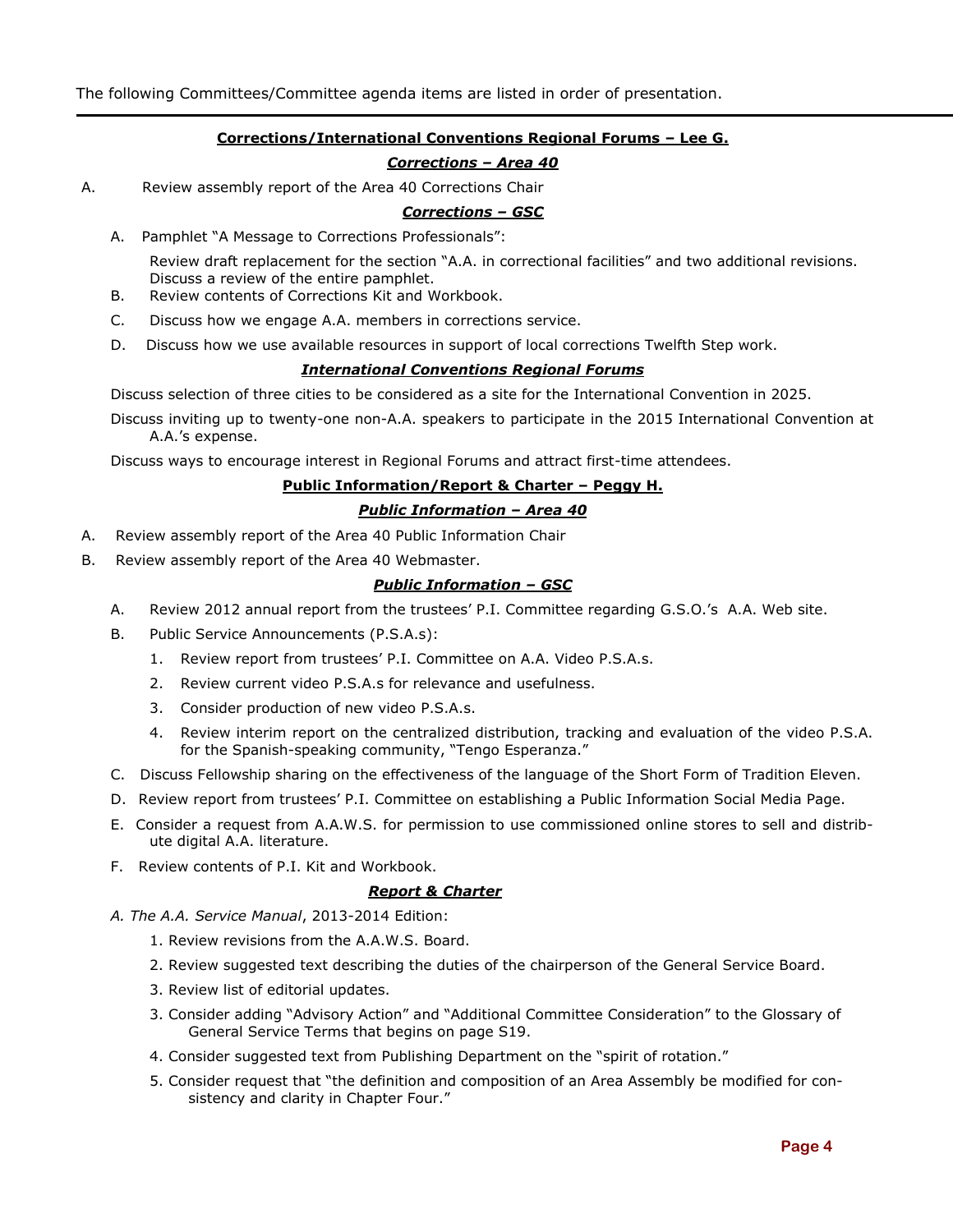#### **Report and Charter Continued**

- 7. Consider request to revise the description of "Director (nontrustee)" in the Glossary of General Service Terms on page S19.
- 8. Consider request to update information about suggested qualifications for area registrars on page S45.
- B. Review revised draft text to add to Article 3 in the Current Conference Charter that includes the principles of participation, petition and appeal.
- C. Discuss A.A. Directories (Canada, Western U.S., and Eastern U.S.).
- D. Discuss General Service Conference *Final Report* and consider request regarding editing Area Highlights.

## **Literature – Bob T.**

#### *Literature – Area 40*

A. Review assembly report of the Area 40 Literature Chair

#### *Literature – GSC*

- A. Review the revised draft pamphlet "Circles of Love and Service."
- B. Review final report on the development of literature which focuses on spirituality, along with the draft pamphlet.
- C. Consider a request to replace language in the second paragraph of the dust jacket of the  $4<sup>th</sup>$  Edition of *Alcoholics Anonymous*.
- D. Consider a suggestion to add "Nonalcoholics may attend open meetings as observers" to the end of

the *open* meeting side of the Primary Purpose (blue) card.

- E. Consider a request to add an index to the Big Book, *Alcoholics Anonymous*.
- F. Consider a request to add the subtitle 'None Left Behind' to the newly revised "A.A. and the Armed Services" pamphlet.

#### **Grapevine/GSC Policy & Admissions – Sam B.**

#### *Grapevine – Area 40*

A. Review assembly report of the Area 40 Grapevine Chair

#### *Grapevine – GSC*

- A. Review Audio Strategy status report.
- B. La Viña magazine:
	- 1. Review the results of the 2012 assessment of La Viña as a bimonthly, perfect bound, black and white, 68-page magazine.
	- 2. Consider discontinuing the requirement for the current format of the La Viña print magazine (i.e. 68 pages, perfect bound).
- C. Consider the list of suggested Grapevine book topics for 2014 and later.
- D. Review the Grapevine Workbook.

#### *Policy & Admissions*

- A. Review dates for the 2016 General Service Conference.
- B. Consider suggestion that delegates who are elected to be alternate chairperson of a primary Conference committee would not be eligible to serve as chairperson of a secondary Conference committee.
- C. Review suggestion to revise the "Guidelines for Electronic Device Users at the General Service Conference."
- D. Review report from the trustees' Committee on the General Service Conference regarding the role of the Conference Committee on Policy/Admissions in granting admission to international observers at the General Service Conference.
- E. Consider changing the deadline for the submission of Conference Agenda Items from January  $15<sup>th</sup>$  to December 15<sup>th</sup>.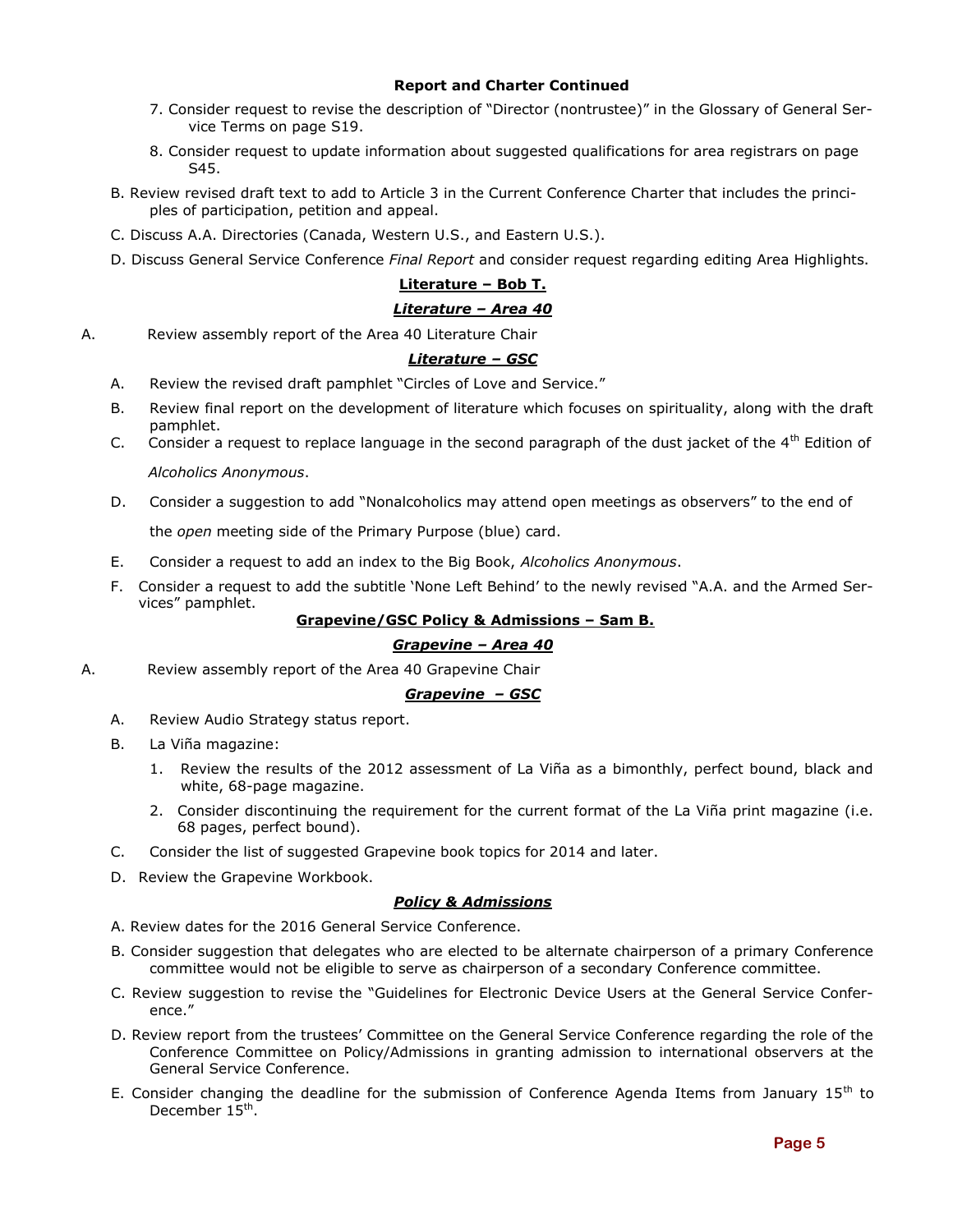#### **Policy and Admissions Continued**

- F. Consider request to revise the timetable for the election of one of the four delegates in Ontario to allow for two odd and two even panels in that province.
- G. Discuss the concept of combining the Conference Agenda and Conference Policy/Admissions Committees.

#### **Archives/Area 40 Structure & Policy – Kira A.**

#### *Archives – Area 40*

- A. Review assembly report of the Area 40 Archives Chair
- B. Review assembly report of the Area 40 Archivist

#### *Archives – GSC*

- A. Consider a proposal to revise the video *Markings on the Journey.*
- B. Consider a proposal to publish a commemorative "75<sup>th</sup> Anniversary Edition" of the First Edition, First Printing of *Alcoholics Anonymous* in April 2014.
- C. Consider a request to post selected archival audio recordings on G.S.O.'s A.A. Web site.
- D. Review Archives Workbook.

#### *Area 40 Structure & Policy*

- A. Consider the request to revise article G7.6 of the Area 40 Policy and Procedure Manual
- B. Consider the request to move the Area 40 archives repository, from its current location in Helena, to Ennis, MT 59729

#### **Finance – Libbie L.**

#### *Finance – Area 40*

- A. Review assembly report of the Area 40 Literature Chair
- B. Review assembly report of the Area 40 Triangle Chair

#### *Finance – GSC*

- A. Review suggested area contribution for delegate expense for the Conference.
- B. Review Self-Support Packet.
- C. Review report on self-support from the trustees' Finance Committee.

#### **Cooperation with the Professional Community/Trustees – Serena R.**

#### *Cooperation with the Professional Community – Area 40*

A. Review assembly report of the Area 40 Grapevine Chair

#### *Cooperation with the Professional Community – GSC*

- A. Discuss suggestion to revise text in the section *Referrals From Court and Treatment Facilities* in the pamphlet "If You Are a Professional…" to reflect current A.A. experience.
- B. Discuss how local C.P.C. Committees are utilizing new technologies to provide information about Alcoholics Anonymous to professionals.
- C. Discuss ways of stimulating interest in C.P.C. service work.
- D. Review contents of C.P.C. Kit and Workbook.

#### *Trustees*

- A. Review resumes of candidates for:
	- 1. East Central Regional Trustee
	- 2. Southeast Regional Trustee
	- 3. Trustee-at-Large/U.S.
- B. Review slates of trustees and officers of the General Service Board of Alcoholics Anonymous, Inc.
- C. Review slate of directors of A.A. World Services, Inc.
- D. Review slate of directors of A.A. Grapevine, Inc.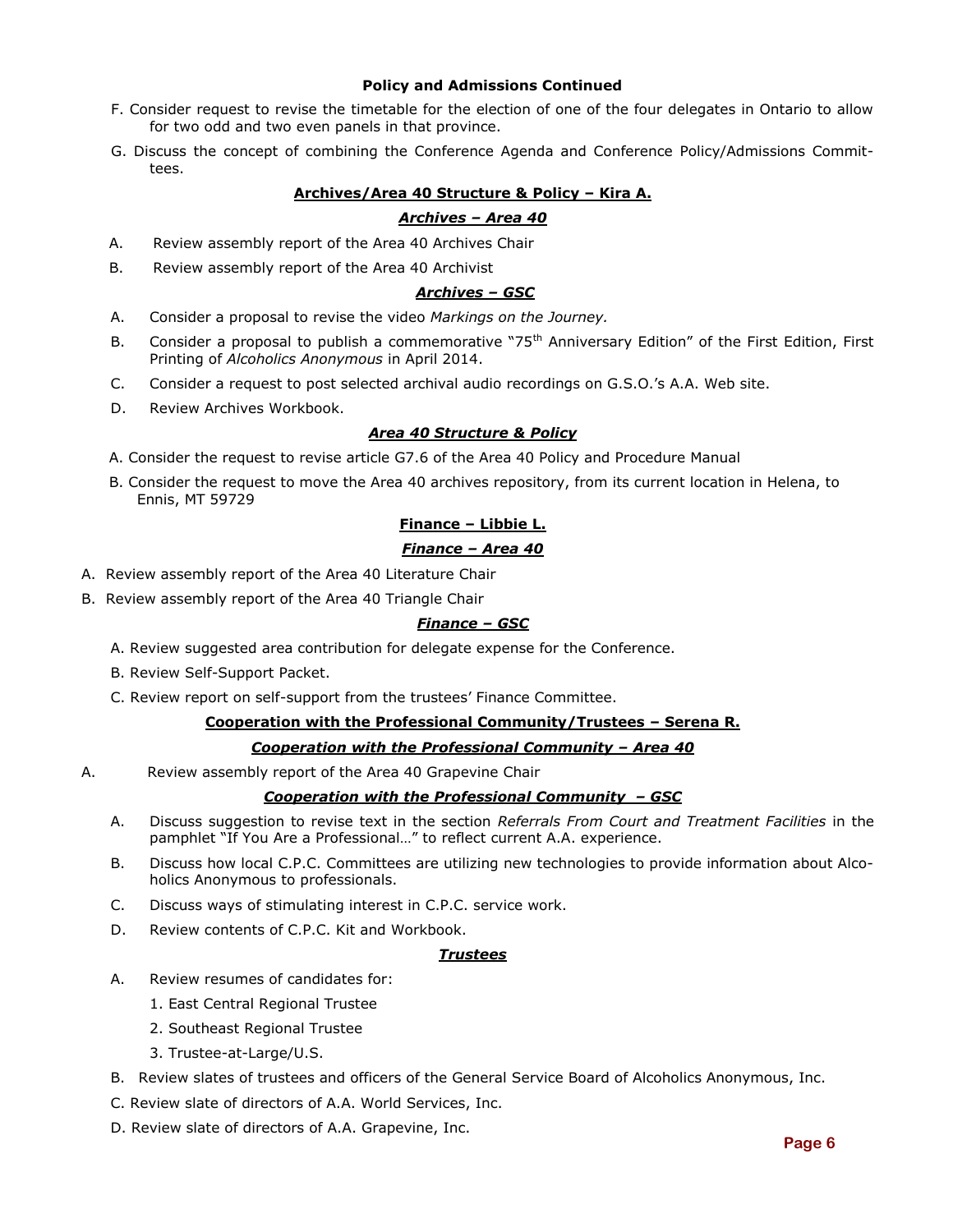#### **Trustees Continued**

E. Review the General Service Board's proposed plan regarding the slate of directors for the A.A.W.S. Board and the A.A. Grapevine Board.

#### **Treatment/Special Needs-Accessibilities/Agenda – Brandon M.**

# *Treatment/Special Needs-Accessibilities – Area 40*

## *Treatment/Special Needs-Accessibilities – GSC*

- A. Review report on Spanish and French translations of the video *Hope: Alcoholics Anonymous.*
- B. Review report on the pamphlet "A.A. For the Alcoholic With Special Needs" formatted for alcoholics who are blind, deaf or learning challenged.
- C. Review contents of Treatment Kit and Workbook.
- D. Review contents of Special Needs/Accessibilities Kit and Workbook.
- E. Discuss how Special Needs-Accessibilities Committees can communicate the various ways to make meeting places accessible to *all* alcoholics.
- F. Discuss ways that Special Needs committees might help groups prepare in advance for the arrival of deaf/hard of hearing alcoholics.

#### *Agenda*

- A. Review suggestions for the theme of the 2014 General Service Conference.
- B. Discuss presentation/discussion topic ideas for the 2014 General Service Conference.
- C. Review the General Service Conference Evaluation Form.

## **Fall Assembly – September 20, 21 & 22, 2013**



# *Delegate's Address at General Service Conference:*

Some groups and districts send cards to our Delegate while she is at the GSC. We provide the address in case your group would like to do this. Since this is the anonymityprotected version please email triangle@aa-montana.com to receive the address.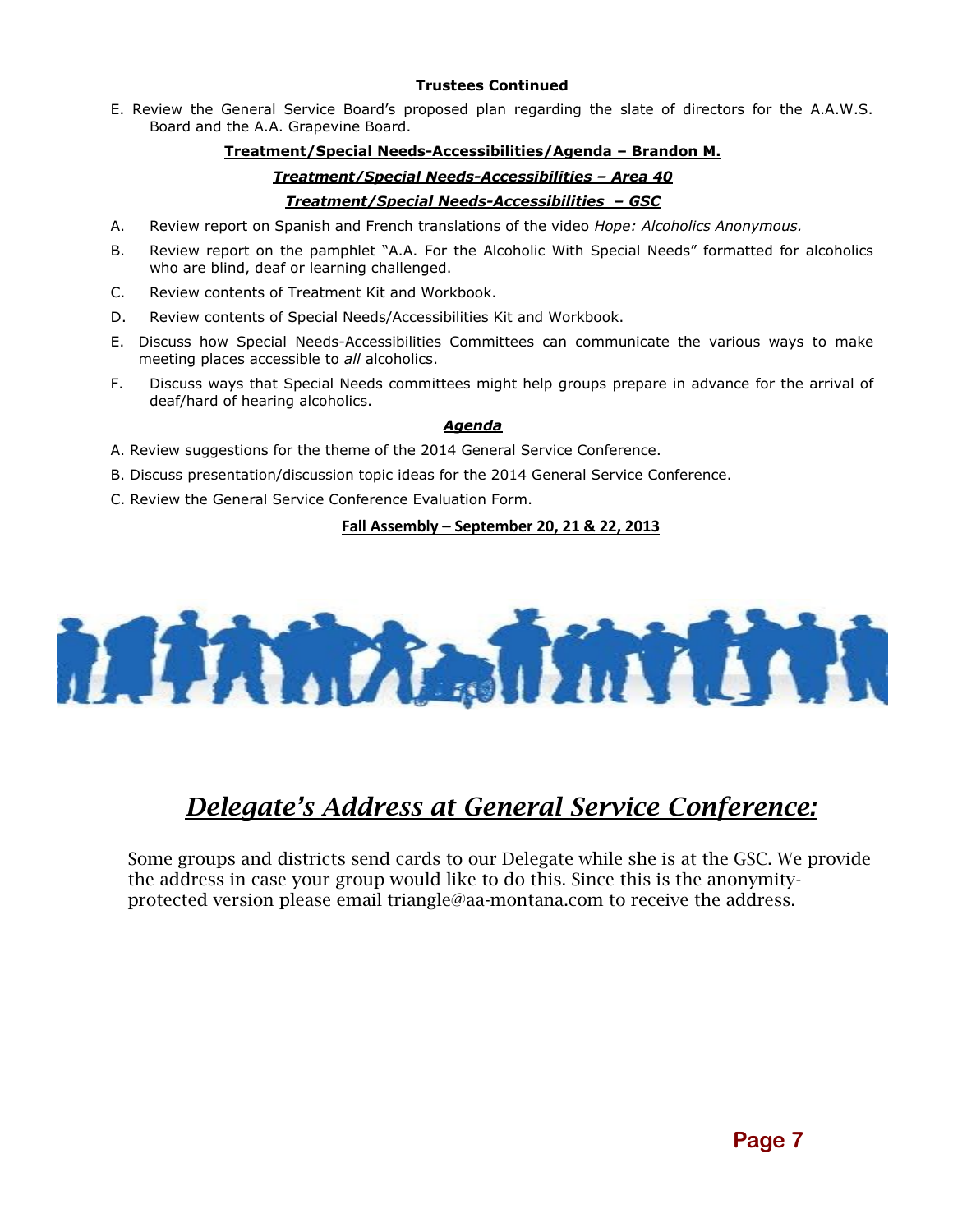| <b>POSITION</b>                     | <b>NAME</b> | <b>EMAIL</b>                     |  |
|-------------------------------------|-------------|----------------------------------|--|
| <b>Delegate</b>                     | Sharon S.   | <u>delegate@aa-montana.org</u>   |  |
| <b>Area Chair/Alt Dele-</b><br>gate | Gerry R.    | $char@{a}a$ -montana.org         |  |
| <b>Secretary</b>                    | Mary M.     | secretary@aa-montana.org         |  |
| Treasurer                           | Libbie L.   | treasurer@aa-montana.org         |  |
| <b>Archives</b>                     | Kira A.     | archives@aa-montana.org          |  |
| <b>CPC</b>                          | Serena R.   | cpc@aa-montana.org               |  |
| <b>Corrections</b>                  | Lee G.      | corrections@aa-montana.org       |  |
| Grapevine                           | Sam B.      | grapevine@aa-montana.org         |  |
| Literature                          | Bob T.      | <u>literature@aa-montana.org</u> |  |
| <b>Public Information</b>           | Peggy H.    | <u>pi@aa-montana.org</u>         |  |
| <b>Treatment</b>                    | Brandon M.  | treatment@aa-montana.org         |  |
| <b>Triangle Editor</b>              | Erin G.     | triangle@aa-montana.org          |  |

| <b>NON-VOTING</b> | <b>Name</b> | <b>EMAIL</b>             |
|-------------------|-------------|--------------------------|
| <b>Advisor</b>    | Terry S.    | advisor@aa-montana.org   |
| <b>Archivist</b>  | Earl F.     | archivist@aa-montana.org |
| Webmaster         | Alex M.     | webmaster@aa-montana.org |

| <b>DCMs</b>        | <b>NAME</b> |  | <b>EMAIL</b>           |
|--------------------|-------------|--|------------------------|
| <b>District II</b> | Mike D.     |  | dcm   1@aa-montana.org |
| <b>District 12</b> | Daniel M.   |  | dcm12@aa-montana.org   |
| <b>District 21</b> | Joe G.      |  | dcm21@aa-montana.org   |
| <b>District 23</b> | Mary M.     |  | dcm23@aa-montana.org   |
| District 31        | Martin D.   |  | dcm31@aa-montana.org   |
| District 41        | Chris W.    |  | dcm41@aa-montana.org.  |
| District 42        | Beth Z.     |  | dcm42@aa-montana.org   |
| <b>District 51</b> | Dan F.      |  | dcm51@aa-montana.org   |
| District 61        | Karla B.    |  | dcm61@aa-montana.org   |
| District 71        | Betty P.    |  | dcm71@aa-montana.org   |
| <b>District 72</b> | Ray M.      |  | dcm72@aa-montana.org   |
| District 81        | Sherry C.   |  | dcm81@aa-montana.org   |
| District 91        | Paul L.     |  | dcm91@aa-montana.org   |
| <b>District 93</b> | Kevin C.    |  | dcm93@aa-montana.org   |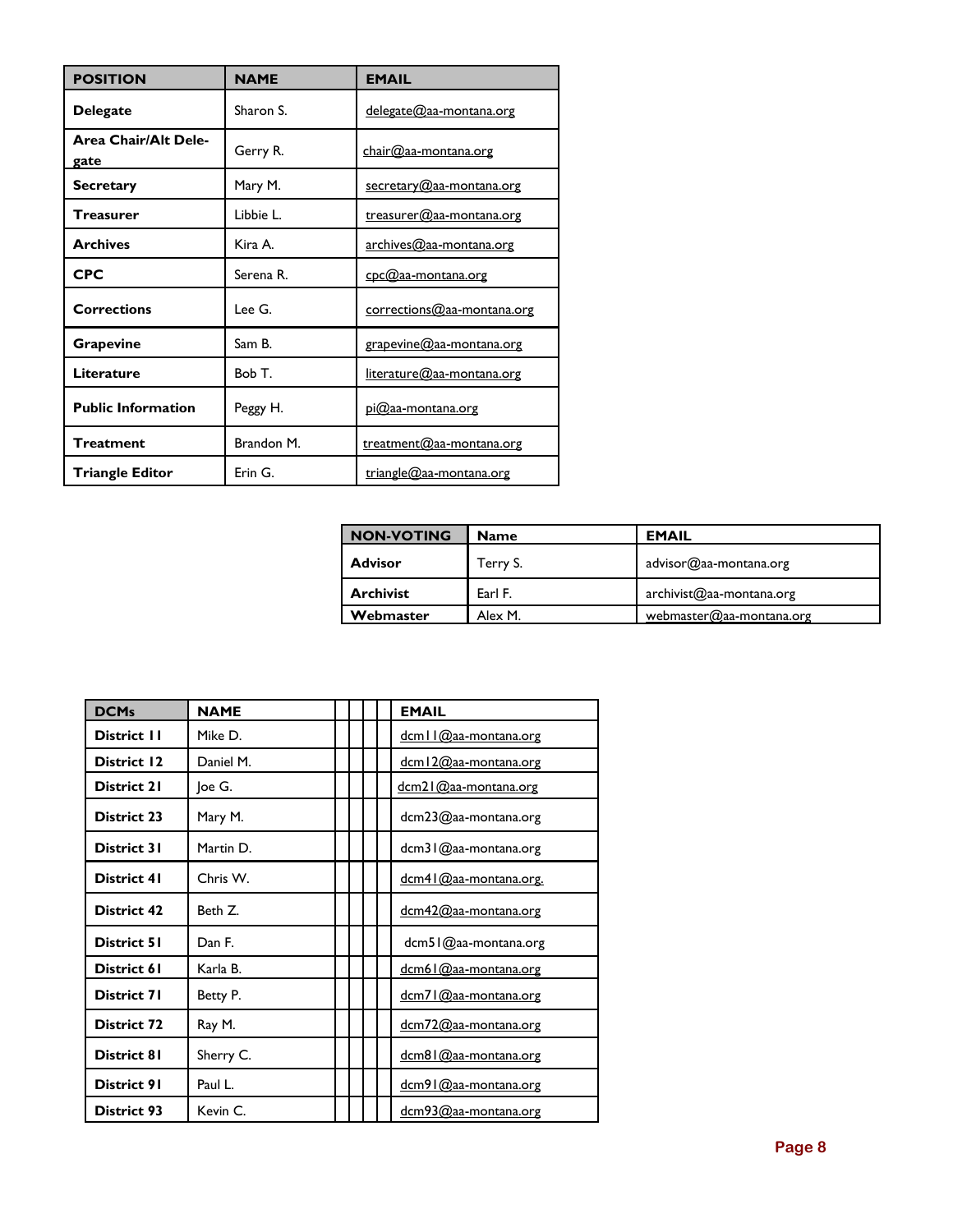# The All-In-All Of AA's Organization

Hello to my A.A. friends in Area 40 and around the region and the country.

This time of the year is very exciting as we fully participate in the A.A. service structure. Bill W. says in The Language of the Heart, "We organize our principles merely so that they can be better understood, and we continue to organize our services that AA's life-blood can be transfused into those who must otherwise die. That is the all-in-all of AA's 'organization.' There can never be any more than this." These words provide good guidance for us the next few weeks as we study and discuss Area and General Service Conference business. I know today what my purpose is, and will do my best to keep this in mind and use our simple kit of spiritual tools to address my character defects (selfishness, ego, fear) that would interfere with that purpose.

The visual of the triangle helps me understand both our Three Legacies and our Service Structure. My home group buddy Rick says the triangle is strong, a good form for us! My sponsor told me that Recovery is the base of that Three Legacies Triangle and once I have worked the steps the only place to go is around the angle to the Service leg of the triangle. When we flip that triangle over, we have the General Service Structure. The groups are at the top, with the "final responsibility and ultimate authority for our world services" (Concept I) and the General Service Board (trustees), with "final responsibility for A.A.'s world service administration" (Concept XI) is at the bottom. The General Service Board receives its advice and direction as advisory actions from the General Service Conference.

The pre-assemblies during March help us understand information about our services and business and financial condition, including:

- status of projects that are in progress as a result of previous decisions (such as new literature or revisions to existing literature),
- recommendations for new projects, and
- results of actions taken at the last assembly or general service conference.

We then take that information back to our groups and districts to help them understand and give us an informed sense (or conscience) on items needing decisions. GSR's and DCM's then attend the Area Assembly with this informed conscience to determine what the sense of the Area is. Thank you to everyone involved in this process. When I leave for the General Service Conference in April, I will be well prepared to contribute the conscience of Area 40 and to participate in decisions that are in the best interest of A.A. as a whole and our purpose "to transfuse A.A.'s life-blood" to those who would die without it.

Thank you for your trust.

Sharon S.

Delegate Panel 63 Area 40 (Montana)

# The Quote Corner

- 1. "Service is gratitude made visible. AA service work has given me a sense of self value by providing me the opportunity to give back to the program that has saved my life."
- 2. "First Tradition—no fighting in the life boat."
- 3. "I am really happy to be a member of AA, but it is up to me to make sure that AA is happy to have me as a member."
- 4. "I have a sense of comfort that things may not work out the way I want them to, but they always turn out okay because God is in Charge."

Quotes compiled by Tom W. of the Missoula Group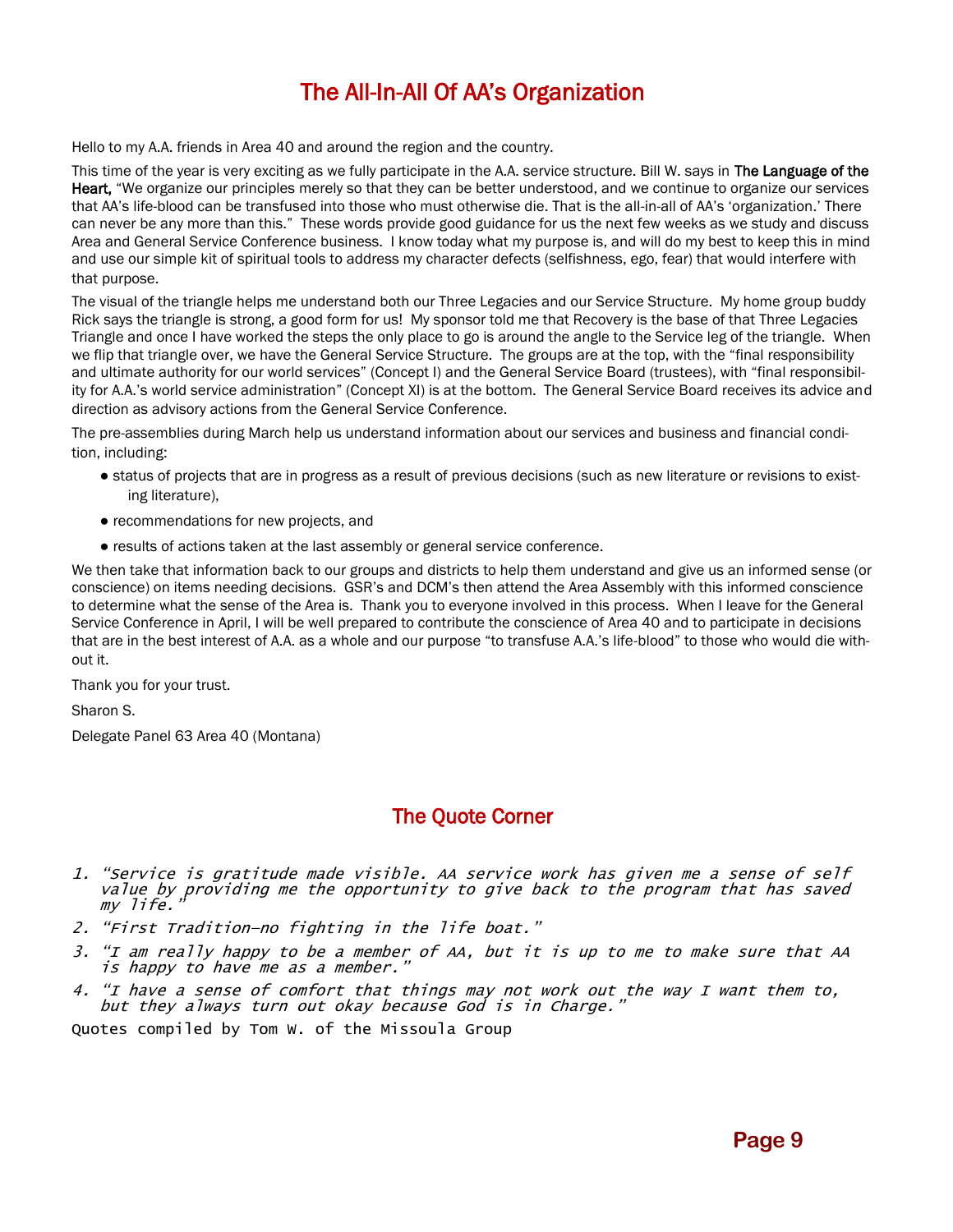# **Area 40 Calendar of Events**

\*\* Banff Round Up, Banff Alberta—March 8th through 10th

\*\* Northwest Pockets of Enthusiasm, Spokane WA March 8th through 10th

\*\* Pre-Assembly, Recovery Group Meeting Hall in Billings, March 9th

\*\* Northern Rockies Pockets of Enthusiasm, First Presbyterian Church in Helena, March 15th & 16th

\*\* St. Patrick's Day Soberfest, Community Center Hall in Savage, March 16th

\*\* Pre-Assembly, Eidsvold Church in Somers, March 16th

\*\* Pre-Assembly, Boulder Hot Springs in Boulder, March 23rd

\*\* Area Assembly (Spring), Yogo Inn in Lewistown, April 5th through 7th

\*\* Spring Round-Up, GranTree and Holiday Inn in Bozeman, April 12th through 14th

\*\* 12 Step Study, Civic Center in Great Falls, May 4th

\*\* Treatment/Corrections Workshop, 1st Presbyterian Church in Helena, June 8th

\*\* Beartooth Mountain Conference, South of Big Timber, June 28th through 30th

\*\* Deadline for Submitting Fall Agenda Items-, July 1st

\*\* West Central Regional Forum, Bloomington Minnesota, September 2nd through 4th

\*\* Area Assembly (Fall), Yogo Inn in Lewistown, September 20th through 22nd

\*\* Fall Round-Up, Crown Plaza Hotel in Billings, October 11th through 13th



To have your event included in the Triangle please email it to: calendar@aa-montana.org.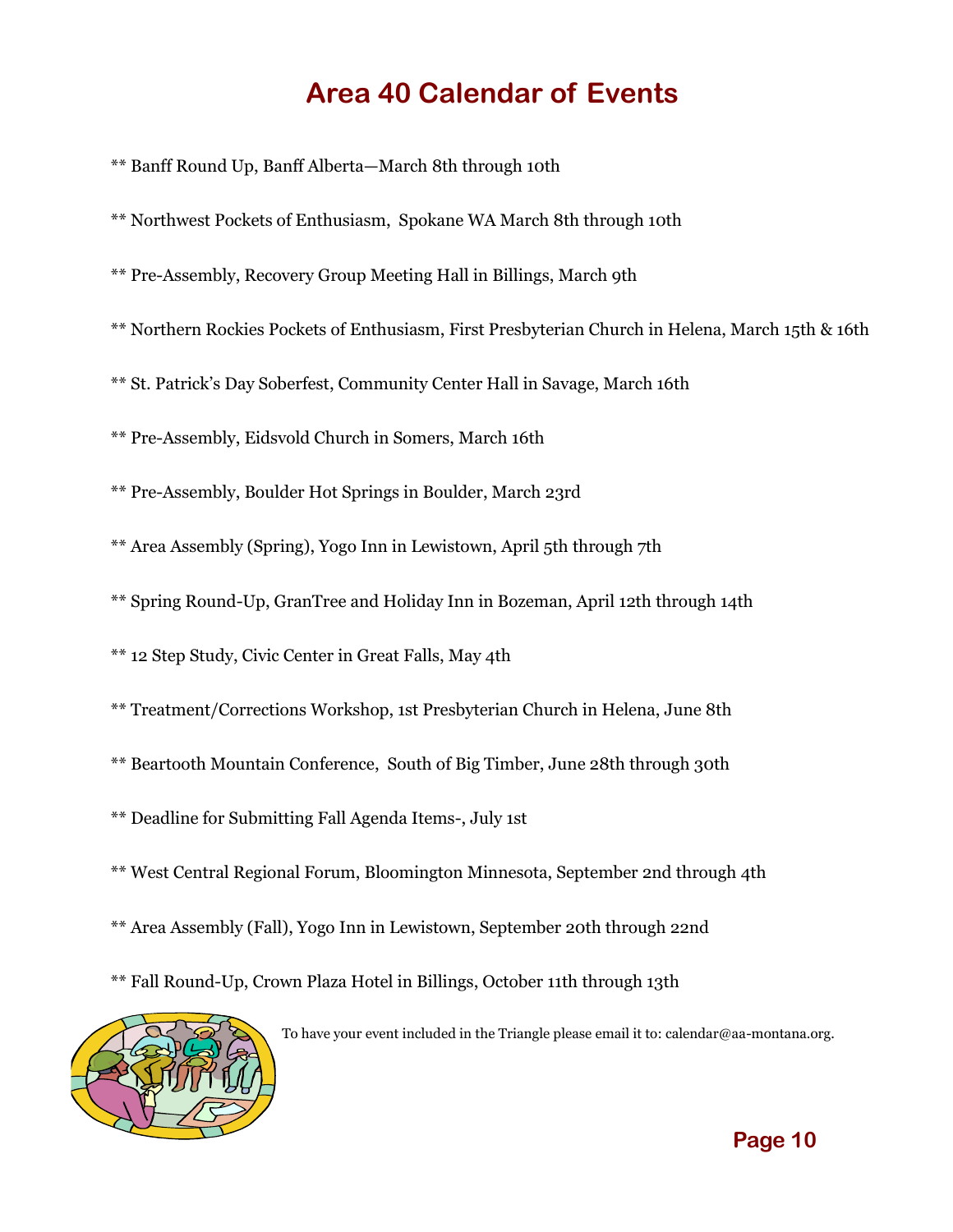## **Pre-Assembly**



# **Friday Sessions at Area**

Hello Area 40. Thank all of you for allowing me to serve as your Area Archives Chair for the past rotation (2011-2012). It has truly been an honor and a privilege. I hope all of you will notice a change to the agenda for the spring assembly. In the past there was an A.A. meeting on Friday night that was not a part of the Assembly. The Assembly started on Saturday morning. At the fall 2012 assembly one of the agenda items for the Area 40 Structure & Policy committee was to consider a Friday evening session from 8-10pm as part of the assembly. The motion passed. Pages 22-23 of the minutes from the fall assembly detail this change. This has never been done before, so there is no precedent or past experience to refer to. Everyone that can and will attend the Friday evening session at the Spring 2013 Assembly will determine the course of this new venture.

Again I want to thank all of you for allowing me to participate in my recovery. Yours in love and service,

Joe Hepfner, past Archives Chair